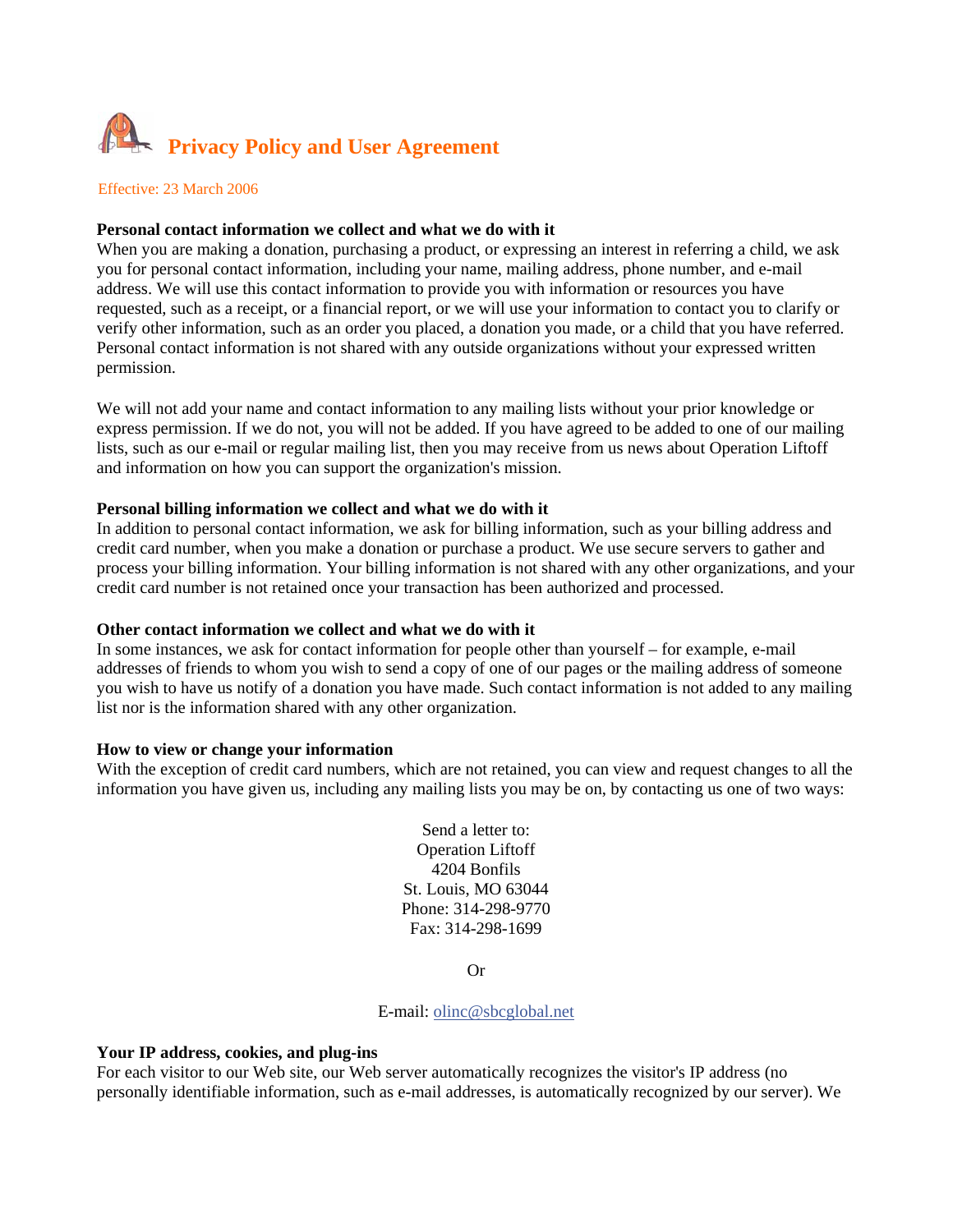use your IP address to help diagnose problems with our server and to administer our Web site. Your IP address may also be used to gather broad demographic information. Occasionally, we may use session cookies to improve content, provide easier access, and understand how visitors use our Web site. Session cookies are also used to support our e-commerce pages. These cookies persist on your system for the duration of your browser session only. Our Web site does not offer stand-alone or plug-in applications that report individually identifiable information back to us or to any other organization.

## **Links to other sites**

This site may contain links to other sites, including ones that gather personal contact information. Operation Liftoff is not responsible for the privacy practices or the content of such Web sites. However, any personal information obtained by us through other sites is treated as if it was gathered on our site, and our privacy policy applies.

## **Children**

Operation Liftoff only collects personally identifiable contact information from children who are referred as potential treatment trip/wish children. We do not share it in any other way or with any other third parties. We do not give the ability to publicly post or otherwise distribute personally identifiable contact information on our Web site.

## **Changes To This Policy**

Our privacy policy is subject to change from time to time. Any changes to this privacy policy will be posted on this web page, and we will mark the link to our privacy policy from our Internet home page to note the date of any changes, so that you will always know what information we collect online, how we use it, and what choices you have.

#### **Security**

#### **Financial transactions and our secure servers**

All financial transactions on our Web site, specifically online donations and online purchases, are managed through Pay Pal. All transactions take place on secure servers, and occur in real time. No financial data, such as your credit card number, is transferred via a less-secure channel, such as encrypted e-mail, for processing. Moreover, once your transaction has been completed, your credit card number is not retained.

#### **User Agreement**

## **By viewing and/or using this Web site, you are agreeing to all of the terms and conditions explained below.**

- 1. This World Wide Web site with its home page in the domains "operationliftoff.org" and "operationliftoff.com" (the "Web site") is a complimentary information service offered by Operation Liftoff at no charge to you as a user of the World Wide Web, with the express condition that you agree to be bound by the terms and conditions set forth in this User Agreement. Operation Liftoff reserves the right to change these terms and conditions any time, and you must consult the most recent version of this User Agreement (not an older cached version) each time you view the Website. Do not use the Website if you do not agree to all of the following terms and conditions.
- 2. You agree to be bound by the terms and conditions set forth under the Service Marks, Copyright, and Hyperlinks sections of this Site Notice.
- 3. You acknowledge that the information on the Web site is provided "as is" for general information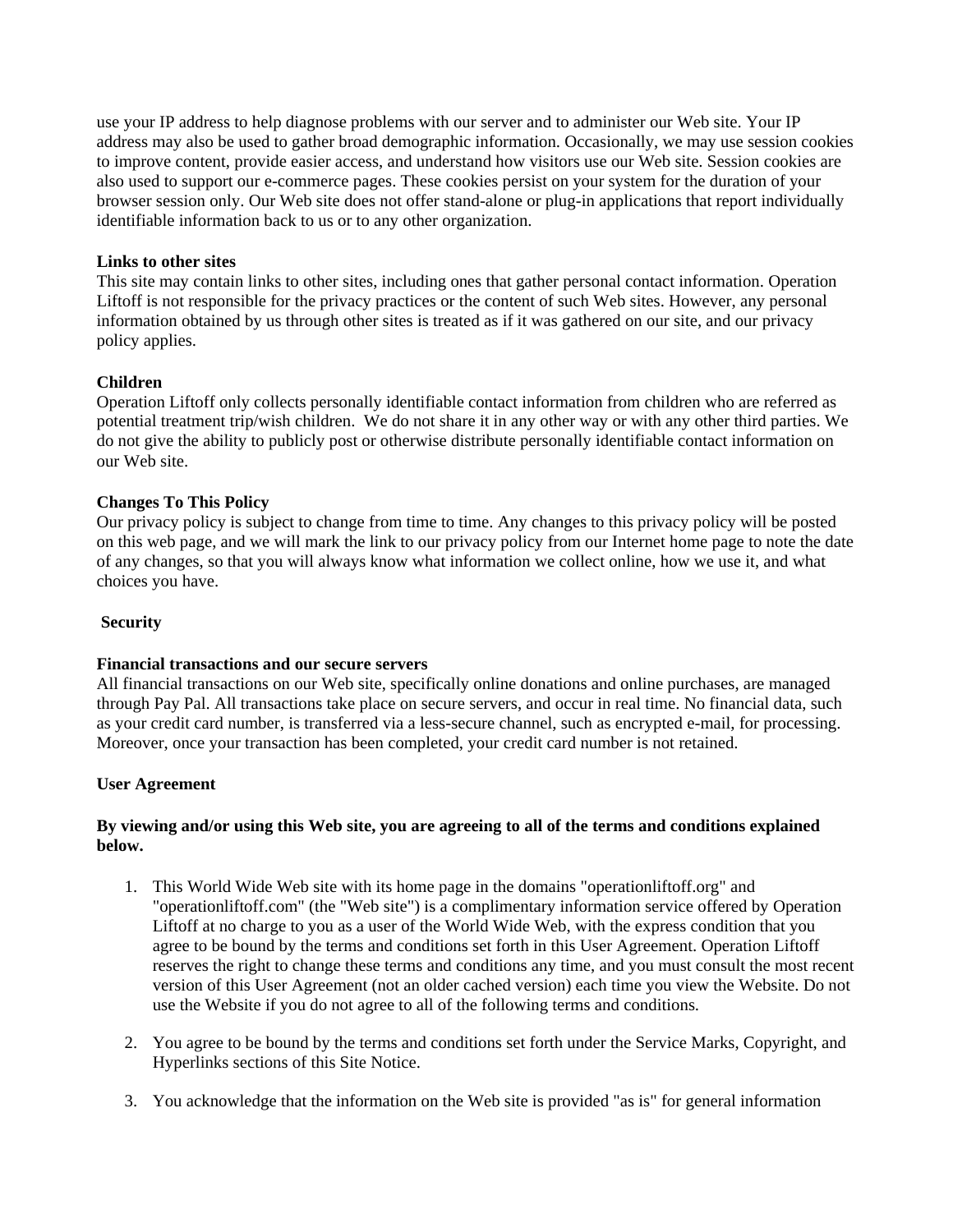only. Operation Liftoff makes no warranties of any kind regarding this Web site, including but not limited to any warranty of accuracy, completeness, currency, reliability, merchantability or fitness for a particular purpose, or any warranty that these pages, or the server that makes them available, are free of viruses or other harmful elements, and such warranties are expressly disclaimed.

- 4. You agree that you will hold harmless Operation Liftoff, Inc and its officers, directors, and employees from all claims arising out of or related to your access or use of, or your inability to access or use, this Web site or the information contained in this Web site or other websites to which it is linked, including but not limited to claims that you have found something you have heard, viewed, or downloaded from this Web site or another Web site to which it is linked to be obscene, offensive, defamatory, or infringing upon your intellectual property rights. In no event will Operation Liftoff or the contributors of information to this Web site be liable to you or anyone else for any decision made or action taken by you in reliance on such information or for any consequential, special, or similar damages, even if advised of the possibility of such damages.
- 5. You acknowledge that opinions and recommendations contained in this Web site are not necessarily those of or endorsed by Operation Liftoff.
- 6. Operation Liftoff may provide links on the Web site to other Web sites which are not under the control of the organization. These links are provided for convenience of reference only and are not intended as an endorsement by Operation Liftoff or individual operating the Web site or a warranty of any type regarding the Web site or the information on the Web site.
- 7. This Web site (excluding linked sites) is controlled by Operation Liftoff, Inc., which is headquartered in the State of Missouri, United States of America. It can be accessed from all 50 states, as well as United States Territories and other countries around the world. As each of these places has laws that may differ from those of Missouri, by accessing this Web site both you and Operation Liftoff agree that the statutes and laws of the State of Missouri, without regard to conflicts of law principles thereof, will apply to all matters arising from or relating to use of this Web site. You and Operation Liftoff also agree and hereby submit to the exclusive personal jurisdiction and venue of the Circuit Court of the State of Missouri in and for the County of St. Louis, the United States District Court for Missouri with respect to such matters. Operation Liftoff makes no representation that materials on the Web site are appropriate or available for use in other locations, and accessing them from territories where their contents are illegal is prohibited. Those who choose to access this Web site from other locations do so on their own initiative and are responsible for compliance with local laws.

## **Service Marks**

All uses of Operation Liftoff service marks, both registered and common law, must be approved in writing by Operation Liftoff, Inc.

## **Copyright**

The works of authorship contained in this Web site, including but not limited to all design, text, and images, are owned or licensed by Operation Liftoff, Inc. of America and may not be copied, reproduced, transmitted, displayed, performed, distributed, rented, sublicensed, altered, stored by subsequent use, or otherwise used in whole or in part in any manner without our prior written consent, except that you may make such temporary copies in a single computer's RAM and hard drive cache as are necessary to browse the Web site, and you may make one permanent printout of each page of the Web site (unmodified in form, with a copy of this Site Notice attached) to be used by you for personal and non-commercial uses that do not harm the reputation of Operation Liftoff, Inc.